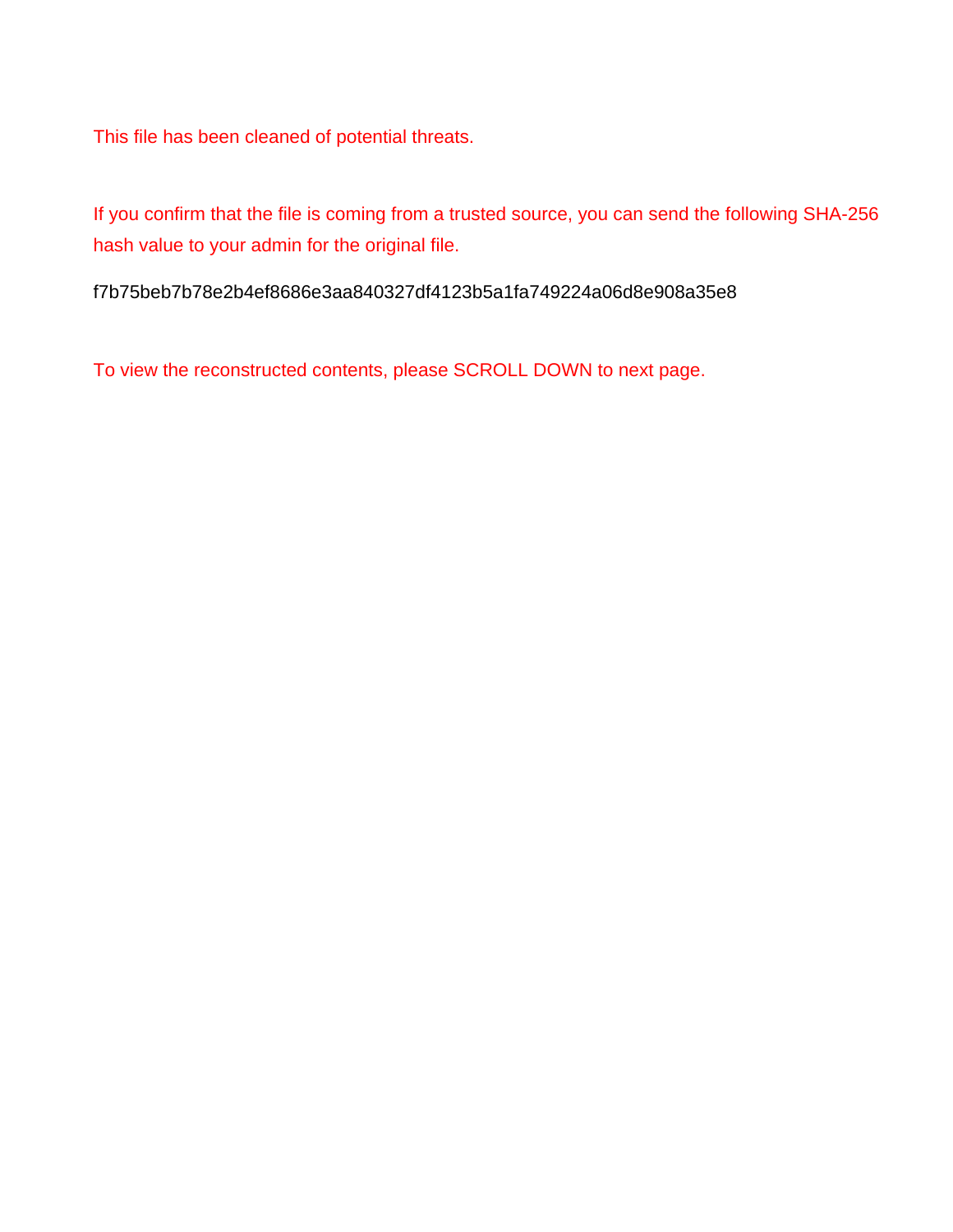## **SHORTLISTED CANDIDATES FOR THE POST OF PROJECT SCIENTIFIC ASSISTANT POST CODE: HeliPS/2021/01/PSA. ADVT NO.: 01/2021**

| SI.<br>No. | <b>FIRST NAME</b>    | <b>MIDDLE NAME</b> | <b>LAST NAME</b>     | <b>DATE OF</b><br><b>INTERVIEW</b> |
|------------|----------------------|--------------------|----------------------|------------------------------------|
| 1.         | <b>JUGANANDA</b>     |                    | <b>CHAKRABORTY</b>   |                                    |
| 2.         | <b>RABI</b>          | <b>SHANKAR</b>     | <b>BORUAH</b>        | <b>Date of Interview:</b>          |
| 3.         | <b>SAMPRIT</b>       |                    | <b>SINGH</b>         | 02/09/2021                         |
| 4.         | <b>HASNEN</b>        |                    | <b>ALI</b>           |                                    |
| 5.         | <b>YASHWANT</b>      | <b>KUMAR</b>       | <b>SAHU</b>          | Time: 9 AM onwards                 |
| 6.         | <b>BIBHAS</b>        |                    | <b>DUTTA</b>         |                                    |
| 7.         | <b>DHIRAJ</b>        |                    | <b>BAISHYA</b>       | <b>Mode: Online</b>                |
| 8.         | <b>BRIJESH</b>       |                    | <b>KUMAR</b>         |                                    |
| 9.         | <b>KALLOL</b>        |                    | <b>BHATTACHARYYA</b> |                                    |
| 10.        | <b>NAMRATA</b>       |                    | <b>PALCHAUDHURI</b>  |                                    |
| 11.        | <b>SHAHNAWAZ</b>     |                    | <b>SIDDIQUE</b>      |                                    |
| 12.        | <b>SHAILESHKUMAR</b> | <b>MOHANBHAI</b>   | <b>CHAUDHARI</b>     |                                    |
| 13.        | <b>LALIT</b>         | <b>KUMAR</b>       | <b>SINGHA</b>        |                                    |
| 14.        | <b>PANCHAL</b>       | <b>JAY</b>         | <b>KIRITKUMAR</b>    |                                    |
| 15.        | <b>RAGHVENDRA</b>    |                    | <b>SINGH</b>         |                                    |
| 16.        | <b>SANDEEP</b>       | <b>LAKHANSINGH</b> | <b>RAJPUT</b>        |                                    |
| 17.        | <b>GANESH</b>        | <b>DATTATRAYA</b>  | <b>KALKEKAR</b>      |                                    |
| 18.        | <b>SHIVAM</b>        | <b>KUMAR</b>       | <b>SONAR</b>         | <b>Date of Interview:</b>          |
| 19.        | <b>SUMIT</b>         |                    | <b>KHARE</b>         |                                    |
| 20.        | <b>ARAFAT</b>        | <b>AHMAD</b>       | <b>HAMIDI</b>        | 03/09/2021                         |
| 21.        | <b>DHIRAJ</b>        |                    | <b>KUMAR</b>         |                                    |
| 22.        | <b>DIMPAL</b>        |                    | SONOWAL              |                                    |
| 23.        | <b>ESHA</b>          | <b>MOHAMMAD</b>    | <b>MOHAMMAD</b>      |                                    |
| 24.        | <b>MANI</b>          |                    | <b>PRABHAKER</b>     | <b>Time: 9 AM onwards</b>          |
| 25.        | <b>RAJESH</b>        |                    | <b>GUPTA</b>         |                                    |
| 26.        | <b>RITURAJ</b>       |                    | <b>TIWARI</b>        | <b>Mode: Online</b>                |
| 27.        | <b>SANDEEP</b>       |                    | <b>KUMAR</b>         |                                    |
| 28.        | <b>SHITAL</b>        | <b>RATAN</b>       | <b>INGALE</b>        |                                    |
| 29.        | <b>SHIVAM</b>        |                    | <b>KUNDU RAY</b>     |                                    |
| 30.        | <b>SIDHARTHA</b>     |                    | <b>DAS</b>           |                                    |
| 31.        | <b>SONAKSHI</b>      |                    | <b>KUMARI</b>        |                                    |
| 32.        | <b>SUMANTA</b>       |                    | <b>VISHVAKARMA</b>   |                                    |
| 33.        | <b>VIVEK</b>         | <b>RANGAYYA</b>    | <b>MEDABALMI</b>     |                                    |
| 34.        | <b>VIVEK</b>         | <b>SINGH</b>       | YADAV                |                                    |

**Note:**

1. Considering the COVID-19 pandemic conditions, the candidates may please note that the interviews shall be conducted through online mode only.

2. The call letter and link for the online interview will be forwarded to the shortlisted candidates in their registered email ID's in the due course of time. All candidates are requested to frequently check their email ID's for the same and also are requested to frequently visit this office website for any changes in time or venue of the interview, which will be notified on this website.

3. No request for change in date or time of the interview will be entertained.